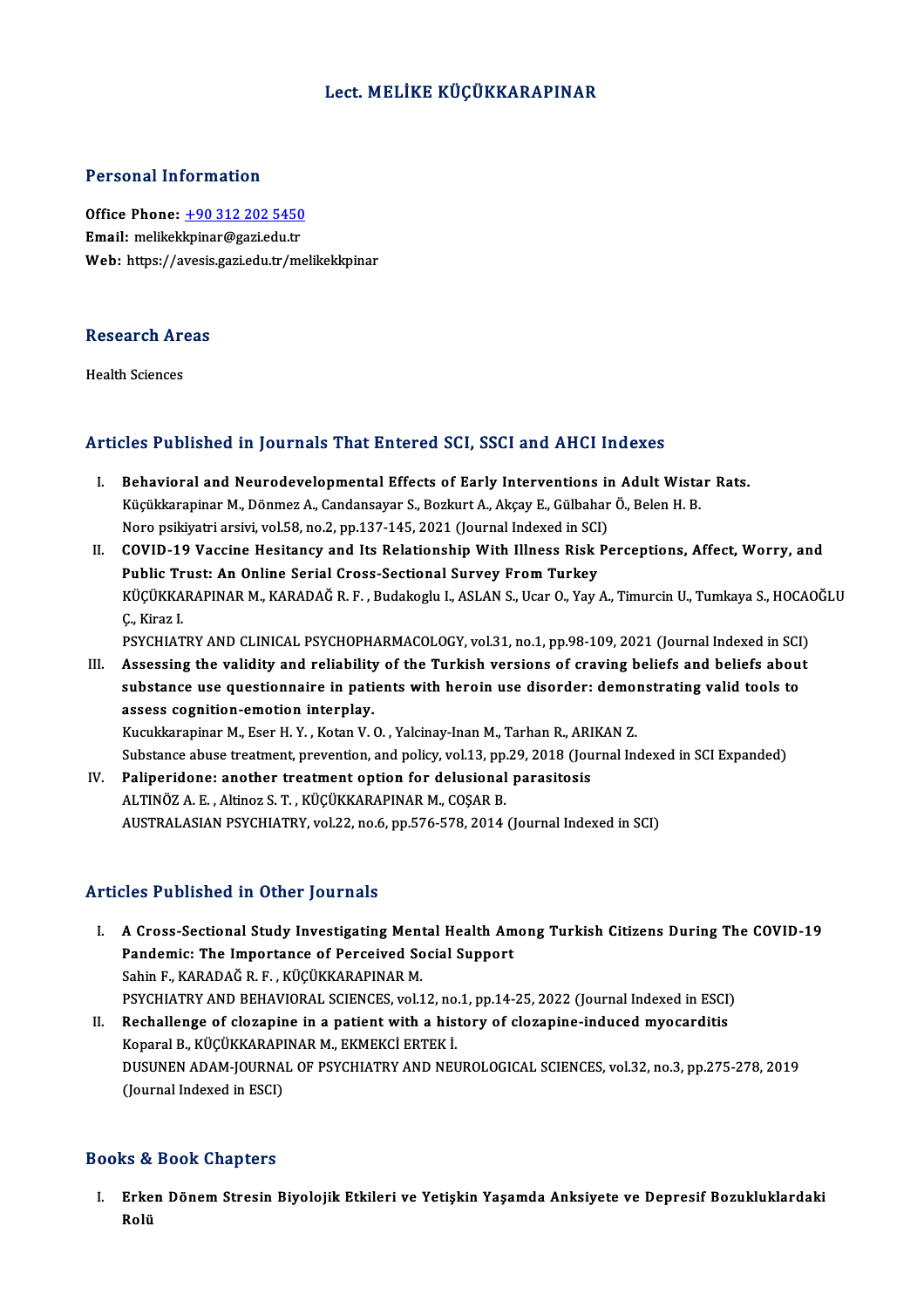SELVİH. C., KARADAĞR.F., KÜÇÜKKARAPINARM. in: Stres Tıp ve Psikiyatri, Aslan S, Editor, Türkiye Klinikleri Tıp Bilimleri Dergisi, pp.22-29, 2022

# m: stres Tip ve Psikiyatri, Asian S, Editor, Turkiye Kilnikleri Tip Billmleri De<br>Refereed Congress / Symposium Publications in Proceedings

| Refereed Congress / Symposium Publications in Proceedings |                                                                                                  |
|-----------------------------------------------------------|--------------------------------------------------------------------------------------------------|
| L.                                                        | Genç Yetişkinlerde Yeme Bağımlılığı, Görsel Uzamsal Biliş ve Beden İmgesi                        |
|                                                           | KÜÇÜKKARAPINAR M., COŞAR B., YETKİN İ.                                                           |
|                                                           | 57. Ulusal psikiyatri kongresi, Turkey, 20 October 2021                                          |
| Н.                                                        | ANTIDEPRESAN KULLANIMINA BAĞLI EKSTRA PIRAMIDAL SISTEM BULGULARI ORTAYA ÇIKARAN                  |
|                                                           | <b>BIR GERIYATRIK OLGU</b>                                                                       |
|                                                           | YAY PENCE A., KÜÇÜKKARAPINAR M., COŞAR B.                                                        |
|                                                           | 24. Klinik Eğitim Sempozyumu, Turkey, 02 June 2021                                               |
| III.                                                      | ALGILANAN SOSYAL DESTEKLE YALNIZLIK HİSSİ, DEPRESYON, ANKSİYETE, STRES VE UYKU                   |
|                                                           | PROBLEMLERİARASINDAKİ İLİŞKİNİN ARAŞTIRILMASI: COVID-19 SALGINI SÜRECİNDE YAPILAN                |
|                                                           | KESİTSEL BİR ÇALIŞMA                                                                             |
|                                                           | ŞAHİN F., KARADAĞ R. F., KÜÇÜKKARAPINAR M.                                                       |
|                                                           | 24. Ulusal Sosyal Psikiyatri Kongresi, Turkey, 26 May 2021                                       |
| IV.                                                       | Türkiye Covid-19 Anlık Görüntü İzleme (Cosmo Türkiye): Türkiye'deki Mevcut Koronavirüs Salgınına |
|                                                           | İlişkin Bilgi, Risk Algıları, Önleyici Davranışlar ve Halkın Güvenini İzleme                     |
|                                                           | KÜÇÜKKARAPINAR M., KARADAĞ R. F., BUDAKOĞLU I. İ., ASLAN S., TÜMKAYA S., HOCAOĞLU Ç.             |
|                                                           | Uluslararası Güncelleme Sempozyumu, Turkey, 10 April 2021                                        |
| V.                                                        | KÜLTÜRE BAĞLI BİR NEVROZ; TÜRKİYE'DE DHAT                                                        |
|                                                           | SELVİH.C., KÜÇÜKKARAPINAR M., COŞAR B.                                                           |
|                                                           | 5. Psikiyatri Zirvesi & 12. Anksiyete Kongresi, Turkey, 28 October 2020                          |
| VI.                                                       | UYGUNSUZ CINSEL DAVRANIŞ VE FRONTOTEMPORAL DEMANS: BİR OLGU SUNUMU                               |
|                                                           | Coşkuner E., KÜÇÜKKARAPINAR M., COŞAR B.                                                         |
|                                                           | 5. Psikiyatri Zirvesi & 12. Anksiyete Kongresi, Turkey, 28 October 2020                          |
| VII.                                                      | OLFAKTÖR REFERANS SENDROMU VE SINIFLANDIRMA SORUNLARI: BİR OLGU SUNUMU                           |
|                                                           | Coşkuner E., KÜÇÜKKARAPINAR M., COŞAR B.                                                         |
|                                                           | 5. Psikiyatri Zirvesi & 12. Anksiyete Kongresi, Turkey, 28 October 2020                          |
| VIII.                                                     | Geçmişten Günümüze Psikiyatride İlaç Dışı Müdahaleler: Geçmişten Günümüze TMS                    |
|                                                           | KÜÇÜKKARAPINAR M.                                                                                |
|                                                           | 5. Psikiyatri Zirvesi & 12. Anksiyete Kongresi, Turkey, 28 October 2020                          |
| IX.                                                       | Komorbid Durumlar ve Konsültasyon ve Liyazonda Madde Kullanımı Sorunları                         |
|                                                           | KÜÇÜKKARAPINAR M.                                                                                |
|                                                           | KKTC uluslararası katılımlı alkol ve madde bağımlılığı kongresi, 28 November 2019                |
|                                                           |                                                                                                  |

#### Supported Projects

Bahçelioğlu M., Belen H. B. , Çiçek M., Gümüş-Akay G., Temizel A., Bayram B., Halıcı U., Ulusoy İ., Kalaycıoğlu C., Peker E., et Bahçelioğlu M., Belen H. B. , Çiçek M., Gümüş-Akay G., Temizel A., Bayram B., Halıcı U., Ulusoy İ., Kalaycıoğlu C., Peker E., .<br>Bahçelioğlu M., Belen H. B. , Çiçek M., Gümüş-Akay G., Temizel A., Bayram B., Halıcı U., Uluso Bahçelioğlu M., Belen H.<br>al., CB Strateji ve Bütçe B<br>Excellence, 2019 - 2023 Excellence, 2019 - 2023<br>Scientific Refereeing

Scientific Refereeing<br>ANKARA EĞİTİM VE ARAŞTIRMA HASTANESİ TIP DERGİSİ, National Scientific Refreed Journal, November 2020<br>EVIDENCE BASED COMPLEMENTARY AND ALTERNATIVE MEDICINE Journal Indoved in SCLE, Avgyat 2020 BEICHEITE INDICT COMB<br>ANKARA EĞİTİM VE ARAŞTIRMA HASTANESİ TIP DERGİSİ, National Scientific Refreed Journal, November 202<br>EVIDENCE-BASED COMPLEMENTARY AND ALTERNATIVE MEDICINE, Journal Indexed in SCI-E, August 2020<br>PİLİSSE BVIDENCE-BASED COMPLEMENTARY AND ALTERNATIVE MEDICINE, Journal Indexed in SCI-E, August 2020<br>BİLİŞSEL DAVRANIŞÇI PSİKOTERAPİ VE ARAŞTIRMALAR DERGİSİ, National Scientific Refreed Journal, April 2020